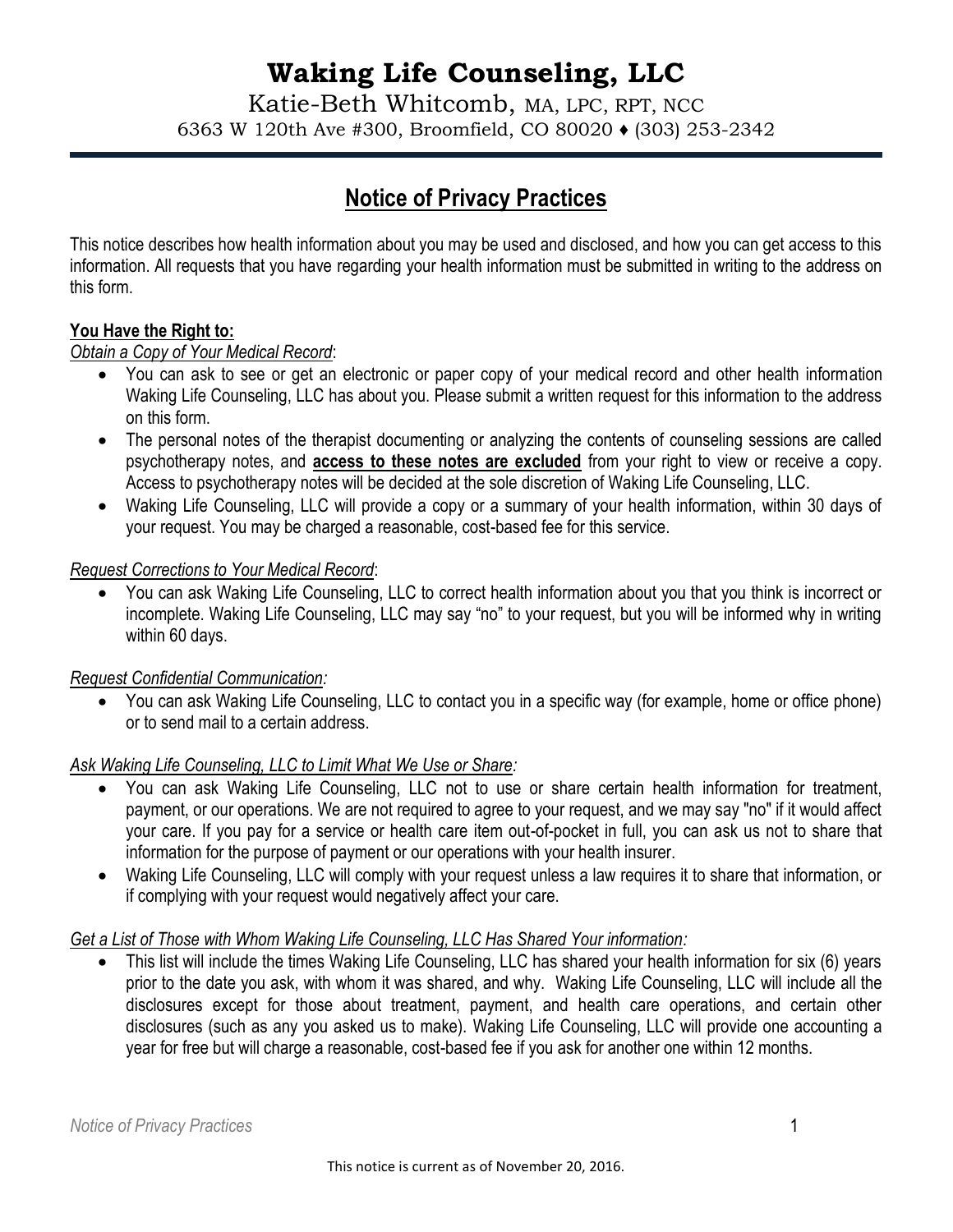# **Waking Life Counseling, LLC**

Katie-Beth Whitcomb, MA, LPC, RPT, NCC 6363 W 120th Ave #300, Broomfield, CO 80020 ♦ (303) 253-2342

#### *Choose Someone to Act for You:*

- If you have given someone medical power of attorney, or if someone is your legal guardian, that person is entitled to exercise your rights and make choices about your health information.
- Waking Life Counseling, LLC will verify that the person has the authority to act for you before any action is taken.

#### *Get a copy of this privacy notice*

 You can ask for a paper copy of this notice at any time, even if you have agreed to receive the notice electronically. Waking Life Counseling, LLC will provide you with a paper copy promptly.

#### *File a Complaint if You Feel Your Rights Are Violated:*

- You have the right to complain if you feel that your rights have been violated by contacting Waking Life Counseling, LLC at the information listed below.
- You can file a complaint with the U.S. Department of Health and Human Services Office for Civil Rights by sending a letter to:

200 Independence Avenue, S.W. Washington, D.C. 20201

- You may also complain by calling 1-877-696- 6775, or visiting www.hhs.gov/ocr/privacy/hipaa/ complaints/.
- Waking Life Counseling, LLC will not retaliate against you for filing a complaint.

#### **You Have Choices:**

For certain health information, you can tell Waking Life Counseling, LLC your choices about what is shared. If you have a clear preference for how your information is shared in the situations described below, let Waking Life Counseling, LLC know and your instructions will be followed. If you are not able to tell us your preference, for example if you are unconscious, we may go ahead and share your information if we believe it is in your best interest. We may also share your information when needed to lessen a serious and imminent threat to health or safety.

*In these cases, you have both the right and choice to tell Waking Life Counseling, LLC to:* 

- Share information with your family, close friends, or others involved in your care
- Share information in a disaster relief situation
- Include your information in a hospital directory

#### **If Your Health Information Needs to Be Disclosed:**

You may request that Waking Life Counseling, LLC share your health information with another entity such as another provider, residential facility, or treatment program. An "Authorization to Release/Request Information" must be completed in order for this information to be sent to another entity.

#### **How Your Information Will Be Shared:**

Waking Life Counseling, LLC will generally use or share your health information in the following ways: *To Treat You:* To share it with other professionals who are treating you.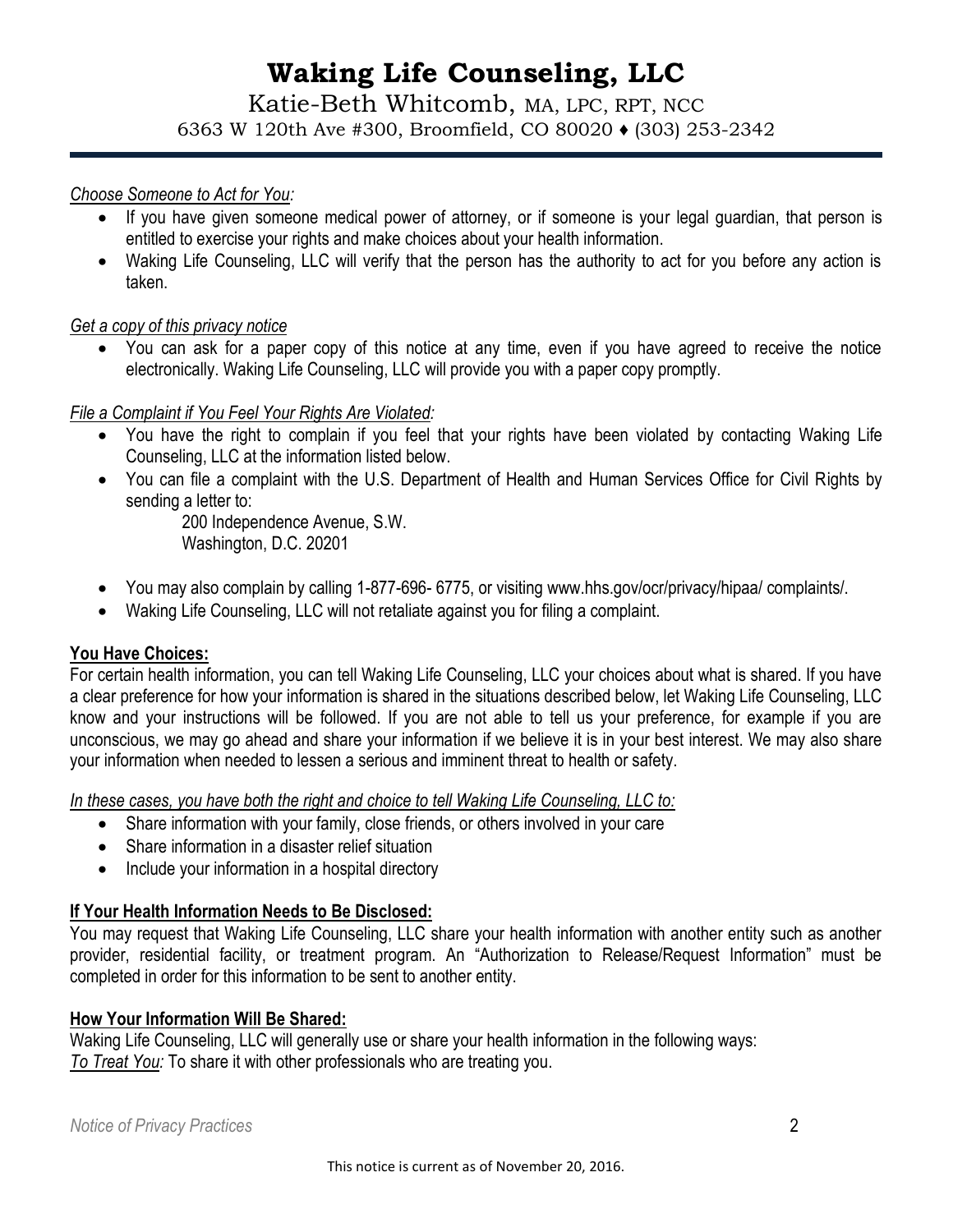# **Waking Life Counseling, LLC**

Katie-Beth Whitcomb, MA, LPC, RPT, NCC 6363 W 120th Ave #300, Broomfield, CO 80020 ♦ (303) 253-2342

*To Run Waking Life Counseling, LLC***:** To run our practice, improve your care, and contact you when necessary. *To Bill for Your Services***:** To bill and get payment from health plans or other entities.

*To Comply with the Law***:** To comply with the law in certain situations such as:

- Reporting suspected abuse, neglect, or domestic violence;
- Work with a medical examiner or funeral director;
- $\bullet$  Preventing or reducing a serious threat to anyone's health or safety;
- Help with public health and safety issues;
- If state or federal laws require it;
- Address workers' compensation, law enforcement, and other government requests;
- Respond to lawsuits and legal actions; and
- In response to a court or administrative order, or in response to a subpoena.

#### **Responsibilities of Waking Life Counseling, LLC:**

- We are required by law to maintain the privacy and security of your protected health information.
- We will never share any substance abuse treatment records without your written permission.
- We will let you know promptly if a breach occurs that may have compromised the privacy or security of your information.
- We must follow the duties and privacy practices described in this notice and give you a copy of it.
- We will not use or share your information other than as described here unless you tell us we can in writing. If you tell us we can, you may change your mind at any time.

#### **Changes to the Terms of This Notice**

We can change the terms of this notice, and the changes will apply to all information we have about you. The new notice will be available upon request, in our office, and on our web site.

If you have any concerns, questions, or requests, please contact Katie-Beth Whitcomb at:

Waking Life Counseling, LLC 6363 W. 120th Ave Suite 300 Broomfield, CO 80020 katie-beth@wakinglifecounseling.com

#### **For more information see: www.hhs.gov/ocr/privacy/hipaa/understanding/consumers/noticepp.html.**